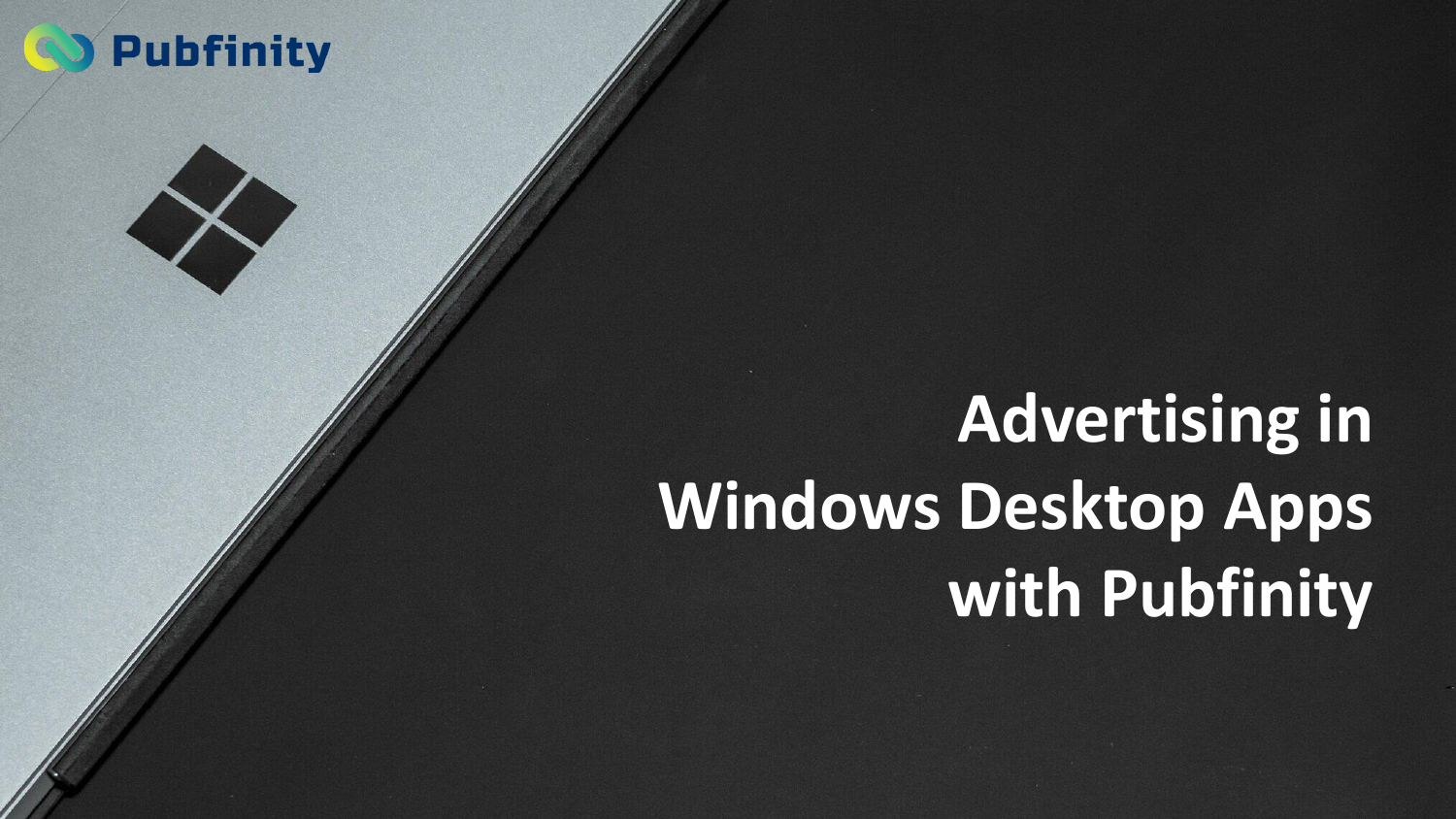

### **The Pubfinity Platform for Windows 10 Apps**

Helping Windows App Publishers Generate Revenue through Highly Targeted Advertising



### **End to End Offering**





#### **Unified Auction to Maximize Ad Yield**

Hundreds of buyers compete in realtime through a single auction to deliver the highest CPMs and fill rate.

*The only programmatic advertising platform available for Windows*

*Replaces the Microsoft Ad Monetization Platform which was shutdown on May 31, 2020.*



#### **Deliver Targeted Advertising in Windows 10**

Advertisers can target users even in cookieless apps just like on the web, improving ad quality, relevancy, and performance.



### **In-App GDPR Consent Management**  Collect user consent and deliver ads to opted-in users in Europe through an IAB approved solution.



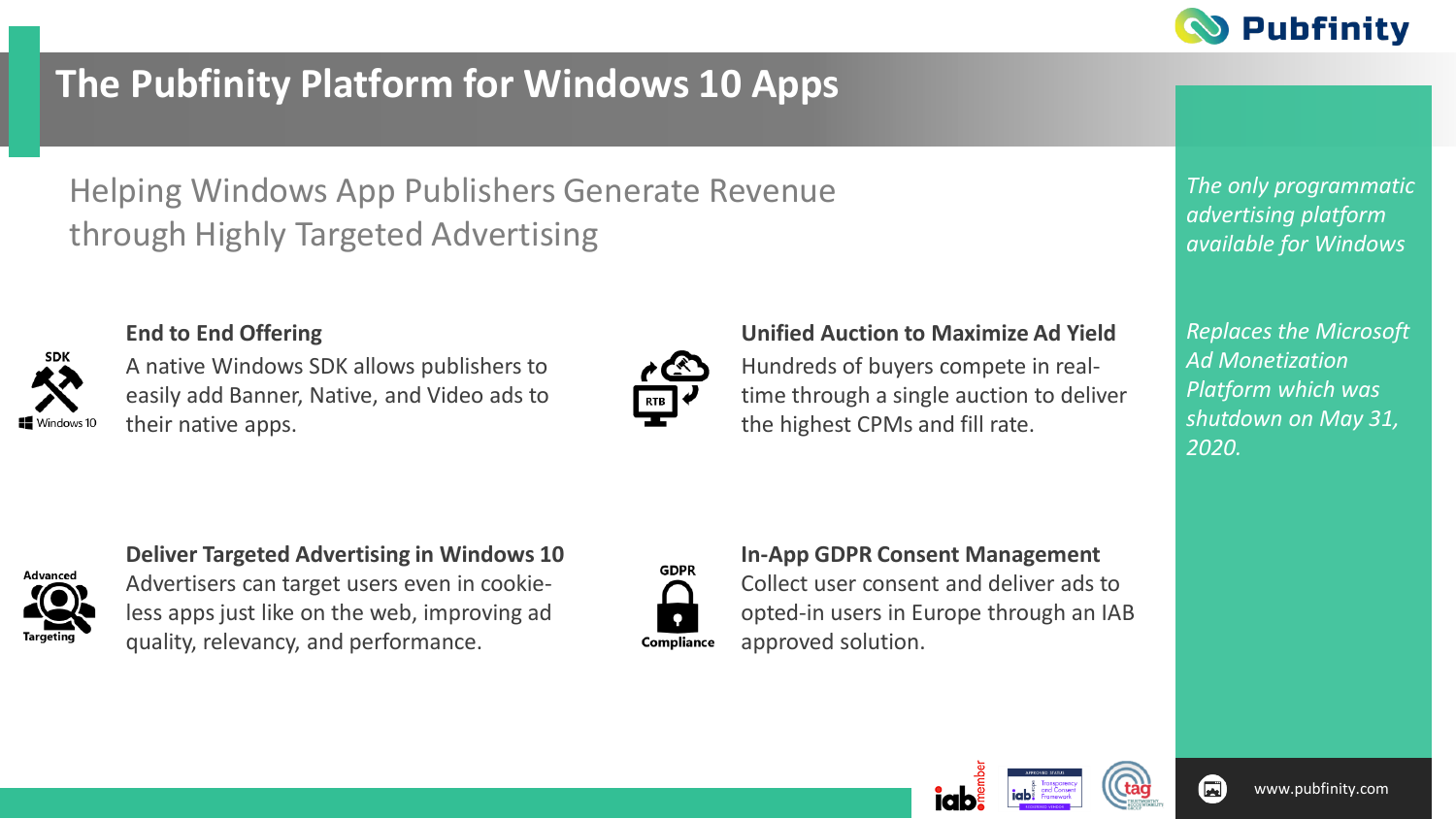

### **Advantages to Advertising in Windows Desktop Apps**

**Higher average session length and better engagement compared to mobile** 

- Longer sessions equate to more ad impressions available and overall revenue.
- Over 90% viewability on both display and video inventory.

### **Increased screen real estate**

- Larger and higher performing ad format sizes can be shown.
- Banner ads can be better utilized without detracting from the user experience.

### **Better network connectivity than mobile**

• Ads can be displayed more easily with less of a chance of unfilled impressions.



*Highly Engaged Users*

#### *Brand safe Content*

*Fraud free Ecosystem*



idi



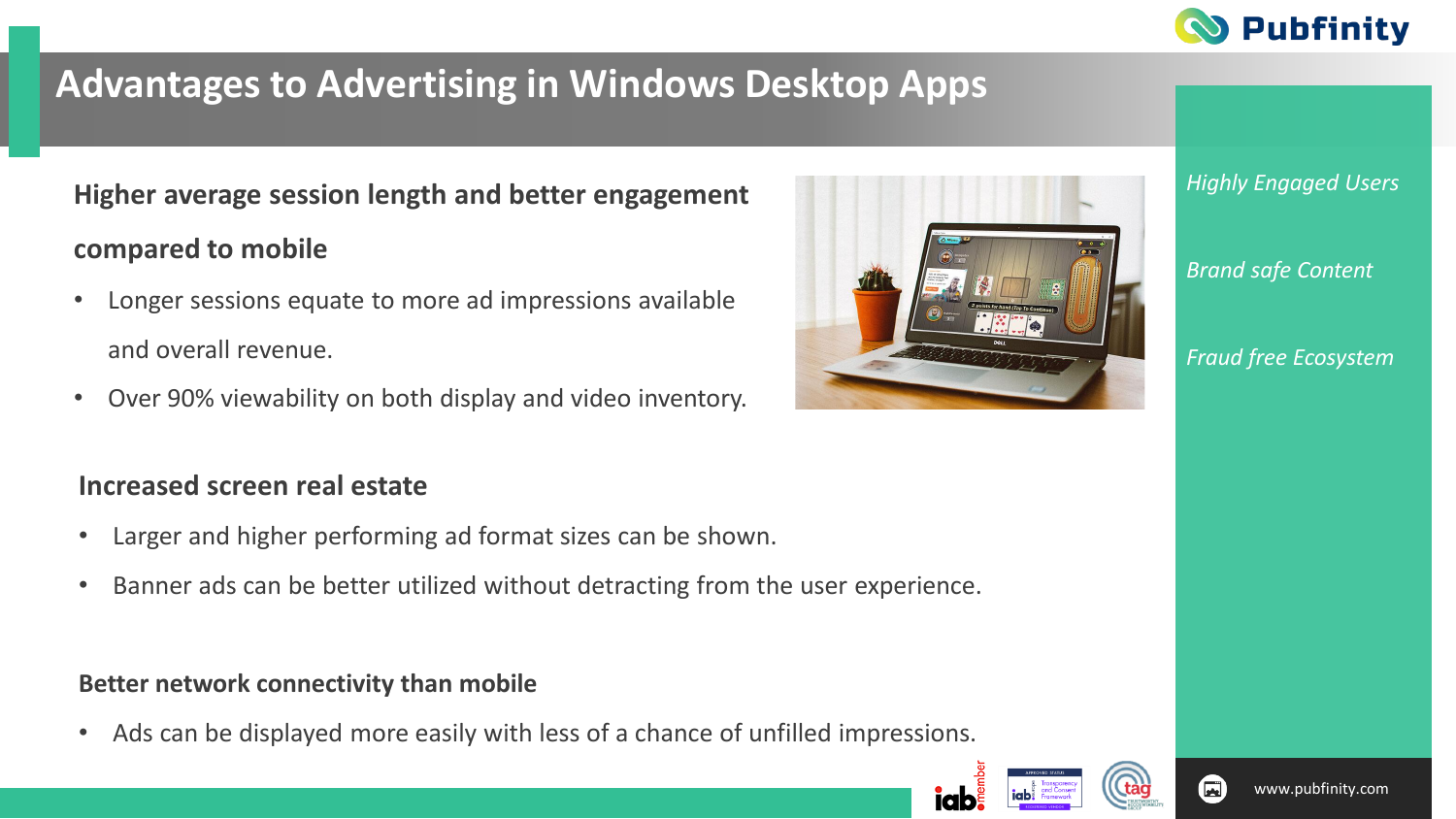

### **Standard Desktop Web Ad Formats and Sizes**





#### **Static Ads - Display & Native**

Standard IAB display ad sizes (300x250, 728x90, 160x600, and 300x600), and custom Native Content Recommendation ad units.

**Video Ads – Pre-roll, Interstitial & Rewarded** Full screen, non-skippable ads from brand advertisers across the globe.

*One of only three Microsoft approved SDK solutions and the only one with brand advertisers and display ads.*